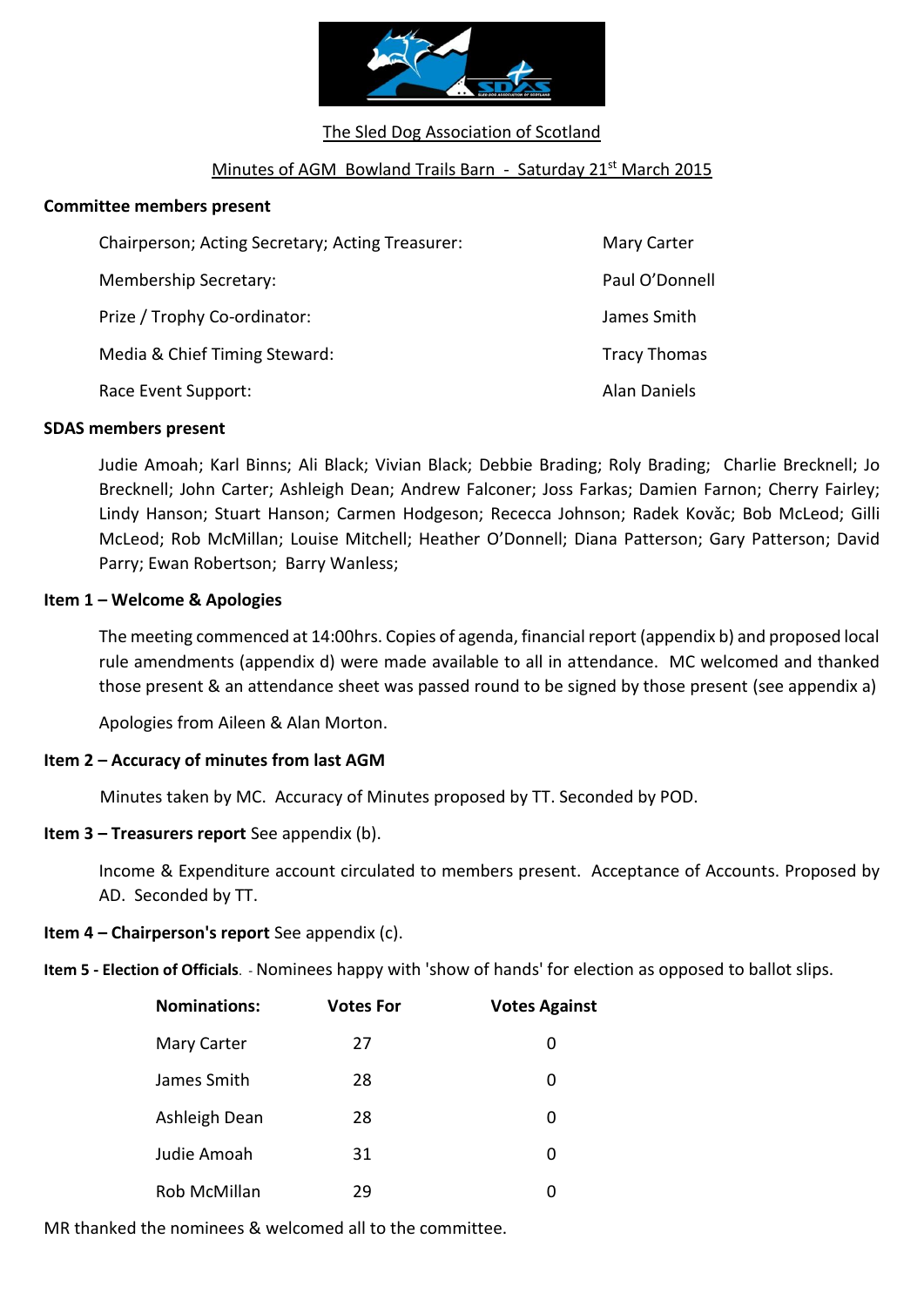**Item 6 – Proposals -** Proposed by Mary Carter on behalf of the SDAS Committee.

At last year's AGM, SDAS adopted the IFSS Rules & Race Procedures for all championship events (allowing for local adaptations). Proposal to formally adopt the listed local ammendments. See appendix (d)

### **Item 7 - AOCB**

Lengthy discussion re pros & cons for combining DR2 & DS2 – Vote taken & decision to run as one class, but award separately for the championship next season.

### Appendix a **Appendix a** Appendix b

### **Sled Dog Association of Scotland**

Income & Expenditure for the period 10th March 2014 to 20th March 2015

| CARMEN HOODSQU.                                                                                                                                                                          | $\sqrt{3.5}$ $mH$               | <b>Opening Bank Balance Brought forward</b>                                                                                                                                                                                                                                                                                                                                                                                                                                                        |                                                                                             |                                                                                                                                                                            | £       | 4,849.98              |
|------------------------------------------------------------------------------------------------------------------------------------------------------------------------------------------|---------------------------------|----------------------------------------------------------------------------------------------------------------------------------------------------------------------------------------------------------------------------------------------------------------------------------------------------------------------------------------------------------------------------------------------------------------------------------------------------------------------------------------------------|---------------------------------------------------------------------------------------------|----------------------------------------------------------------------------------------------------------------------------------------------------------------------------|---------|-----------------------|
| DIAMA POCTTOPSON                                                                                                                                                                         | Thomas                          | Income                                                                                                                                                                                                                                                                                                                                                                                                                                                                                             |                                                                                             |                                                                                                                                                                            |         |                       |
| SARY Pallason<br>Heather O'Donnell                                                                                                                                                       | May<br>P. ODONNELL<br>A DANIELS | Membership<br>Entries, Camping & hog roast<br><b>WSA</b> entries<br>Sale of timing<br><b>Total Income</b>                                                                                                                                                                                                                                                                                                                                                                                          | £                                                                                           | 1,353.00<br>7,103.43<br>300.00<br>300.00                                                                                                                                   | £<br>£  | 9.056.43<br>13,906.41 |
| Cilli mcleed<br>REBECCA JOHNSON<br>RADOK KOUAC<br>ALIBLACK<br>JUDE AMORH<br>DAVID PARRY<br>Laure mithon<br>VIVIAN GLACK<br>Beb Mclead,<br>KUMN ROBERTSON<br>Barry Wald<br>CHERRY FAIRLEY |                                 | Expenditure<br><b>Trophies &amp; medals</b><br>Venue costs<br><b>Toilets</b><br>Website - Domain<br>International Bank charges<br>Hire of timing March 2014<br><b>WSA</b> entries<br><b>Brodie Castle Camping fees</b><br><b>Events Insurance</b><br>information commission<br><b>Trail Markers &amp; posts</b><br>Race preparation costs<br>IFSS / WSA G.A. costs<br>WSA affiliation<br><b>BSSF Afiliation</b><br>Tag Timing equipment & sundries<br><b>Hog Roast</b><br><b>Total Expenditure</b> | £<br>€<br>£<br>£<br>£<br>$\sim$<br>£<br>£<br>٤<br>٤<br>٤<br>£<br>£<br>£<br>e<br>€<br>₫<br>£ | 1,037.30<br>2,392.22<br>1,056.00<br>19.98<br>19.00<br>450.00<br>202.80<br>184.00<br>253.00<br>35.00<br>280.63<br>401.91<br>829.72<br>147,33<br>50.00<br>3,566.30<br>350.00 |         |                       |
| ASHLEIGH DEAN                                                                                                                                                                            |                                 | <b>Closing Bank Balance</b>                                                                                                                                                                                                                                                                                                                                                                                                                                                                        |                                                                                             |                                                                                                                                                                            | ٠£<br>£ | 11,275.19<br>2,631.22 |
| JUN CARTOR<br>STVART HANSON<br>Lindy Harson<br>$G.5$ FRAGGAS<br>Danier Leonar<br>RNSOF H ALLAI                                                                                           |                                 |                                                                                                                                                                                                                                                                                                                                                                                                                                                                                                    |                                                                                             | Mary <i>Carler</i>                                                                                                                                                         |         |                       |

### **Appendix c - Chairperson's report**

Thank you all for coming to the AGM

Firstly, huge thank you to the present committee, for their tireless work this season.

Also thanks to Stu Hanson for leading the upgrade of our timing system, and Lindy Hanson, for assisting during the change over of the bank signatories

This season has seen sdas affiliate to the BSSF, and as with all relationships, its had its moments, but we are so pleased to see our SDAS members dominating the classes at the BSSF National Championships in Thetford, and representing GB in the various overseas European & world championships. And this coming season, I am sure some of our SDAS members will be part of the GB team competing in Canada! Thanks to the BSSF our SDAS members will have the opportunity to race in the mono sport disciplines when we invite Europe to race here at Bowland Trails, (on a completely new track) in October at the ECF Europeans , then race against the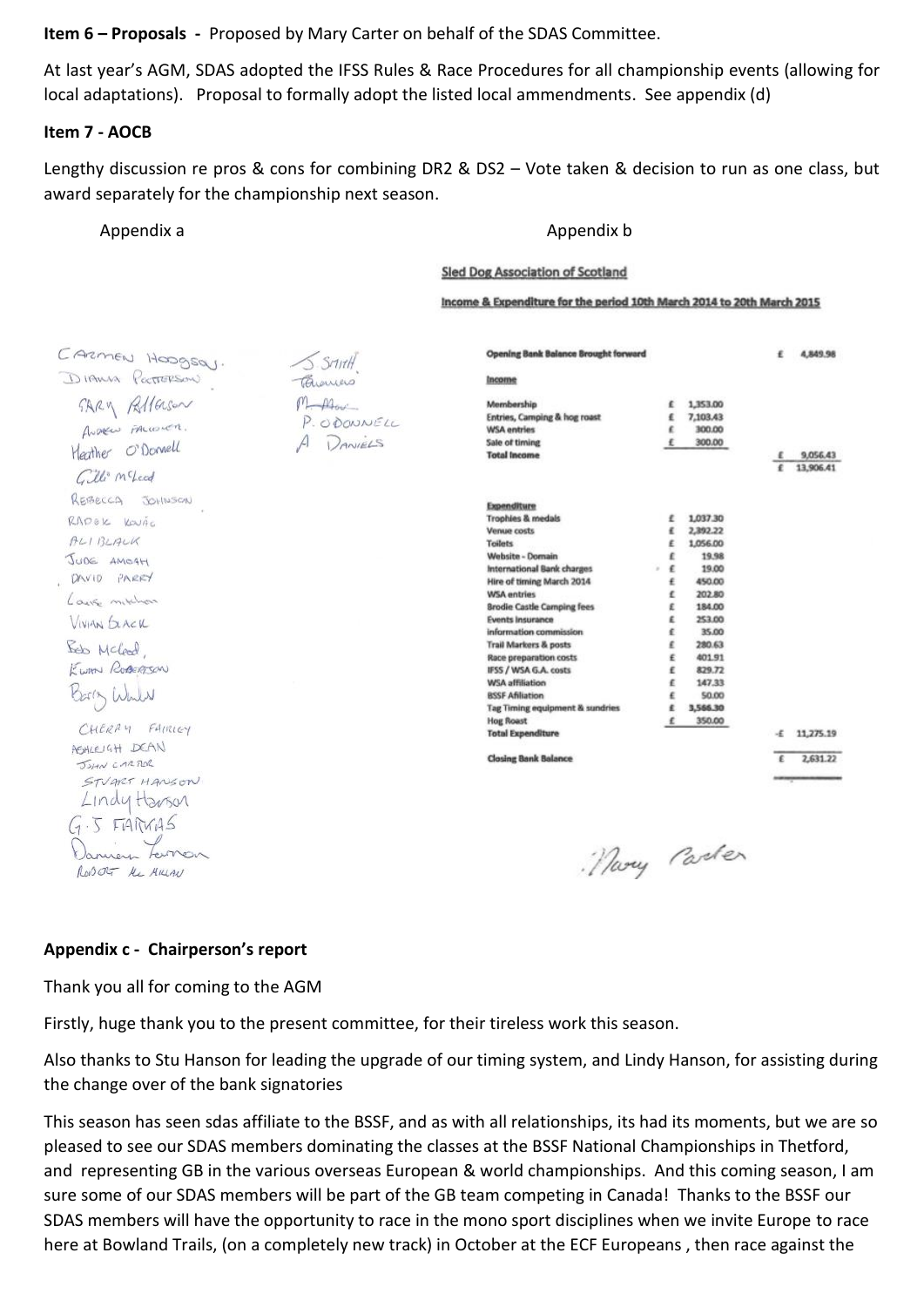European teams again in all disciplines at Thetford forest in November 2016. The Scottish team went on snow for the WSA anniversary championships, and a great time was had by all by all accounts, hopefully have a larger pure breed team going next year to their on-snow championship in Germany – we get a large quota of spaces to go… lets use it! The WSA are keen for SDAS to push forward with dryland races too, so Keep watching the website for more news & get in touch if you want to be involved in any way.

An exciting season is in the planning for next year, with at least 2 brand new venues included in the series – the dates will be posted on the sdas website in the next week or so.

Thank you to the continued support for CSJ, and also this season, Manmat Scotland. And thank you all for supporting SDAS and congratulations, in advance, to all who have completed the SDAS CSJ championship.

Appendix d

# SDAS RACE RULES Ξ

## *The Sled Dog Association of Scotland will run all events under the current IFSS Race Rules & Procedures. Note: the following Race Rule local amendments, as detailed below, will apply to all SDAS events unless otherwise specified on the race invitation.*

- 1) For events where there is no nominated 'Race Judge' the role will be undertaken by the race organiser with jurisdiction under the guidance of at least two committee members
- 2) It is each individual driver's responsibility to ensure by whatever means necessary that the designated course is safe and suitable for their team, bearing in mind its size and speed and their own level of skill and experience and the prevailing weather conditions at the time.
- 3) The course will be available for inspection by all mushers prior to the event at the race organizers discretion. No competing dogs will be allowed on the marked course (in whole or part) except during the mushers designated heat.
- 4) Drivers of a team must be fully paid up members of SDAS at the time of the event, except in the case of the National Championships, IFSS qualifying races and such like, whereby an additional fee will be charged to non-members.
- 5) Any team or dog disqualified or not starting any heat of the race *may* compete in the remainder of the race (at the race organisers / committee discretion) but will not be eligible for an overall result.
- 6) No dog, equipment or clothing shall be bought to an event from a kennel where any contagious disease exists or has existed within the previous three weeks. Any breach of this rule will result in disqualification and immediate removal from the event site.
- 7) Any team, dog or driver coming to the event and being, in the opinion of the event organizer or current SDAS committee member/s, unfit or incapable of completing the course in a safe and satisfactory manner, will be –
	- a, Asked to reduce their team size.
	- b, Remove dog in question from team.
	- c, Given the opportunity to enter a different smaller class size.

The race organizer or committee member/s must have a valid reason for asking for this which is backed up by another current committee member/s.

8) All drivers must be 16 years of age, or over, on the first day of the event – except for Junior Classes. Drivers 16 years old and over will be required to be full members of SDAS before competing in events other than junior classes.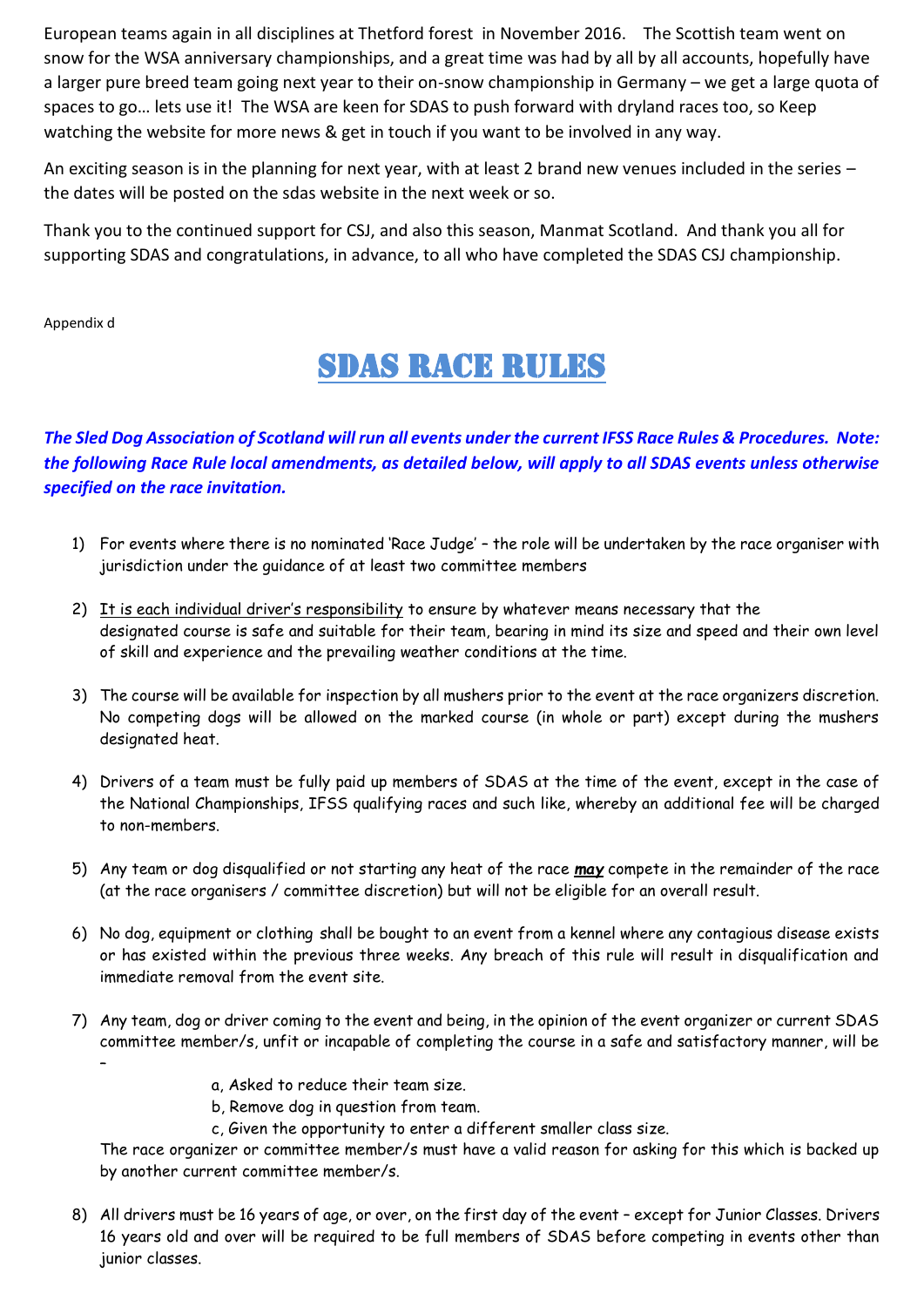- 9) No Dogs less than twelve months old on the first day of the event will be accepted for entry other than the recreational class.
- 10) Kennel club registered names and number or *Microchip number for Open Sled Dogs* and Date of Birth of dogs must be given on the Dog ID List. It is acceptable to provide a full kennel list without being class specific.
- *11) Dogs which are not KC Registered Sled dog breeds ( as Defined in item 3 of the clubs Objectives within the Constitution and Code of Ethics), wishing to compete at SDAS events, should be micro-chipped as means of identification. SDAS may use a micro-chip scanner to confirm dog identity at events.*
- 12) The responsibility for the condition, safety and suitability of all dogs and equipment rests solely with the Driver and /or Owner.
- 13) All rig / sled teams must have a snub line attached to the gangline between the rear of the team and the point where it is attached to the rig/sled. This snub line must be of a length that is long enough to enable release from a static object (e.g. gate post or tree) by the driver whilst on, and in control of the rig/sled.
- 14) All lines must be free of frays and excess wear.
- 15) Shock absorbers, when utilized, must have a safety line.
- 16) *For DR8 class, rigs must have all wheels braking.*
- 17) No wet acid batteries must be carried.
- 18) Back up lights must be carried during night races.
- 19) Bib Numbers will be provided by the club for each competitor. Bib Number request can be made to the committee for a donation. Competitors can provide their own Bibs so long as number is clearly visible to finish timer.
- 20) Competitors should not wear shoes that could be dangerous for dogs.
- 21) Starting position and time for each team shall be determined by drawing, seeding, or any other method as determined by the individual race organizer.
- 22) The format of the starting times for the second heat (where applicable) will be determined by the finishing times from the first heat with the fastest out first and so on.
- 23) When the Temperature rises above 10 degrees at any time during the course of the event (when taken in the shade at or near the start line) the event shall be reviewed by the race organiser and may be stopped, or trails shortened where practicable. The race organiser may, however, if he or she feels that the temperature/humidity combination is too high, review the event before this level is reached. Temperatures will be monitored during the course of the race.
- 24) The following classes and junior age categories may be offered at all SDAS events DR8 / DR8NB - No more than 8 dogs, no less than 5 (3 or 4 wheeled rigs, must have all wheels braking) DR6; DR6NB; DR6NB other - No more than 6 dogs, no less than 4 DR4; DR4NB; DR4NB other - No more than 4 dogs, no less than 3 DBM /DBW; DBMNB / DBWNB; DBMNB other / DBWNB other – 1 dog Bikejor combined Men / Women DR3; DR3NB; DR3NB other No more than 3 dogs, no less than 2 DR2; DR2NB; DR2NB other - 2 dog rig DS2; DS2NB; DS2NB other - 2 dog Scooter DS1; DS1NB; DS1NB other - 1 dog Scooter DCM; DCW - 1 dog Canicross Men / Women DCMJ; DCWJ - 1 dog Canicross 8 - 15 years Boys / Girls DR1J; DR1JNB; DR1JNB other – 1 dog rig, 8 – 11 years only
	- DR2J; DR2JNB; DR2JNB other 2 dog rig, 12 15 years only